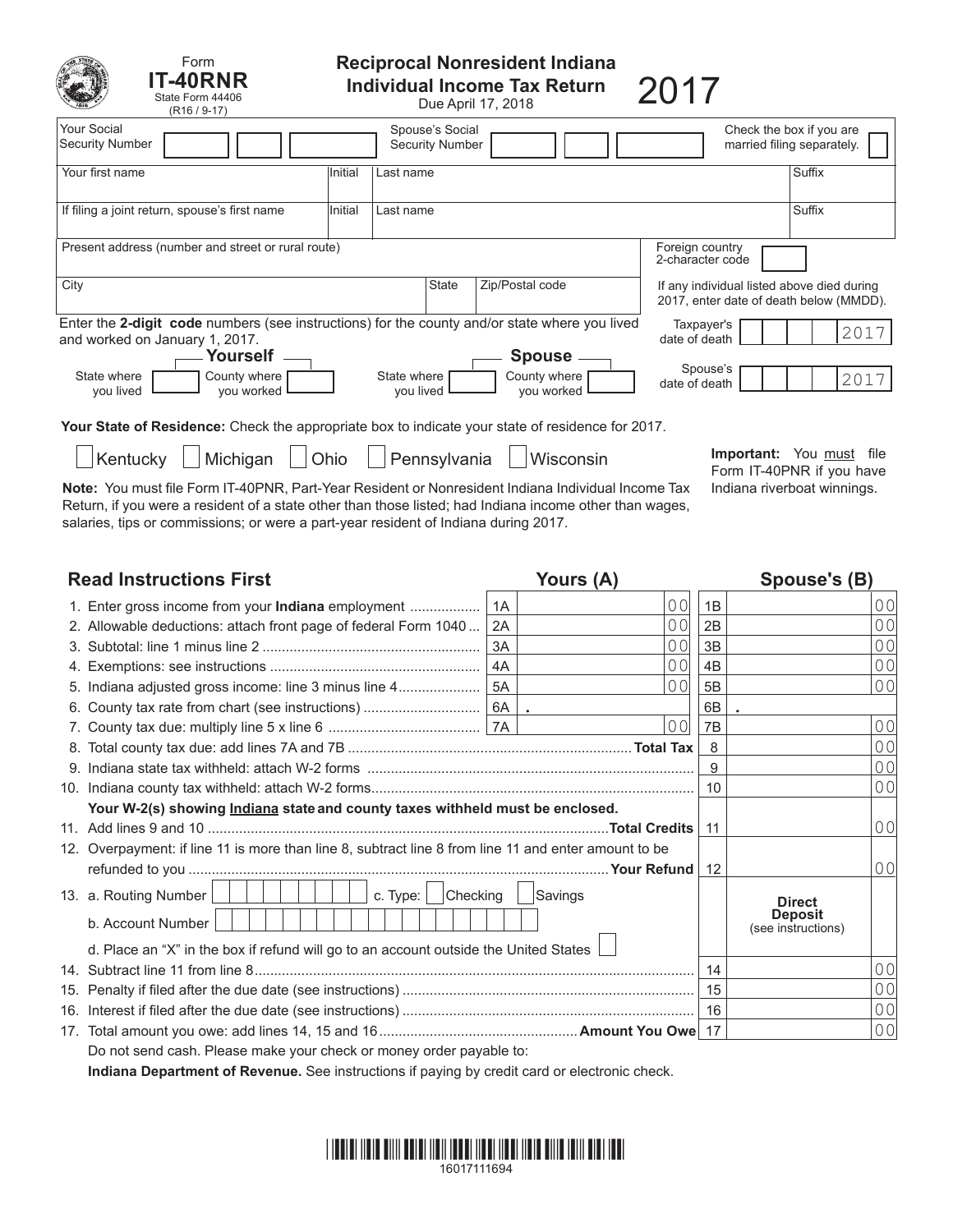### **Extension of time to file**

Place "X" in box if you have filed a federal extension of time to file, Form 4868, or made an online extension payment.

Place "X" in box if you have filed an Indiana extension of time to file, Form IT-9, or made an Indiana extension payment online. **Authorization**

Under penalty of perjury, I have examined this return and all attachments and to the best of my knowledge and belief, it is true, complete and correct. I understand that if this is a joint return, any refund will be made payable to us jointly and each of us is liable for all taxes due under this return. Also, my request for direct deposit of my refund includes my authorization to the Indiana Department of Revenue to furnish my financial institution with my routing number, account number, account type and Social Security number to ensure my refund is properly deposited. I give permission to the Department to contact the Social Security Administration to confirm that the Social Security number(s) used on this return is correct.

| I authorize the Department to discuss my return with my<br>. | Paid Preparer: Firm's Name (or yours if self-employed) |                                      |  |  |  |
|--------------------------------------------------------------|--------------------------------------------------------|--------------------------------------|--|--|--|
| Spouse's Signature                                           | Date                                                   | Email address where we can reach you |  |  |  |
| Your Signature                                               | Date                                                   | Daymne releptione number             |  |  |  |

**personal representative (see below).**

**Personal Representative's Name** (please print)

State **Zip Code** 

**Telephone** number

Address

**City** 

Yes **I** No **I** If yes, complete the information below.

| IN-OPT on file with paid preparer if not filing electronically |
|----------------------------------------------------------------|
| PTIN                                                           |
| <b>Address</b>                                                 |
| City                                                           |
| Zip Code<br>State<br>Preparer's<br>signature:                  |

Daytime telephone number

• If enclosing payment mail to: Indiana Department of Revenue, P.O. Box 7224, Indianapolis, IN 46207-7224.

• Mail all other returns to: Indiana Department of Revenue, P.O. Box 40, Indianapolis, IN 46206-0040.

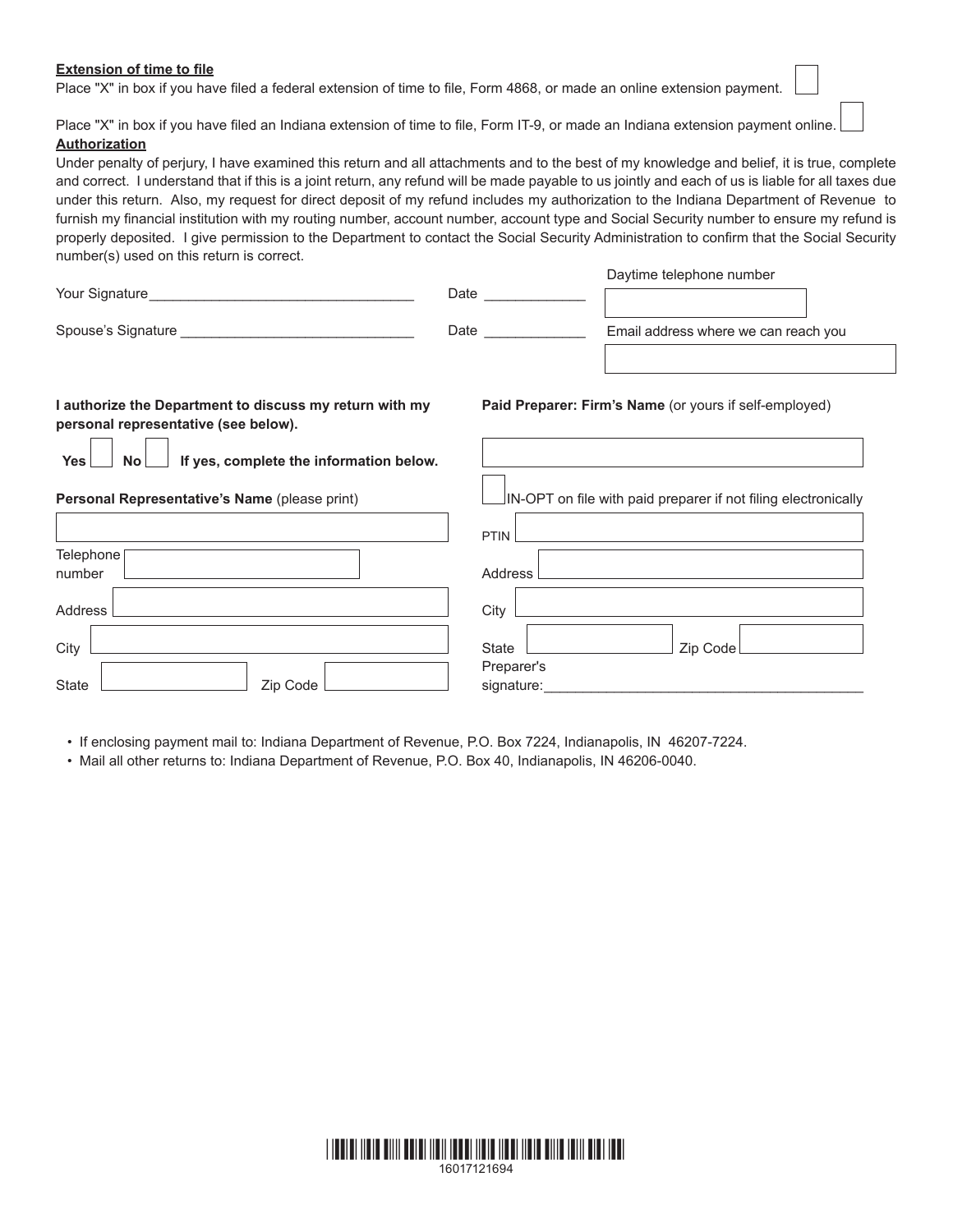$(R11 / 9-17)$ 

# Reciprocal States' 2-digit County Code Number and 2017 Indiana County Tax Rates<sup>1</sup>

\*These rates have changed from the chart printed here last year

| <b>State</b><br>Code<br>94<br>95 | <b>Certain</b><br><b>States</b><br><b>Illinois</b><br>Kentucky |            | County<br>Code | County<br><b>Name</b> | <b>County</b><br><b>Tax</b><br>Rate | County<br>Code | County<br><b>Name</b> | <b>County</b><br><b>Tax</b><br>Rate |
|----------------------------------|----------------------------------------------------------------|------------|----------------|-----------------------|-------------------------------------|----------------|-----------------------|-------------------------------------|
| 96                               | Michigan                                                       |            | 26             | Gibson                | $.007*$                             | 61             | Parke                 | $.0265*$                            |
| 97                               | Ohio                                                           |            | 27             | Grant                 | $.0225*$                            | 62             | Perry                 | $.0181*$                            |
| 98                               | Pennsylvania                                                   |            | 28             | Greene                | $.0125*$                            | 63             | Pike                  | .0075                               |
| 99                               | Wisconsin                                                      |            | 29             | <b>Hamilton</b>       | $.01*$                              | 64             | Porter                | .005                                |
| 00                               | <b>All Other States</b>                                        |            | 30             | Hancock               | $.017*$                             | 65             | Posey                 | $.0125*$                            |
|                                  |                                                                |            | 31             | Harrison              | $.01*$                              | 66             | Pulaski               | $.0338*$                            |
|                                  |                                                                |            | 32             | Hendricks             | $.015*$                             | 67             | Putnam                | $.0175*$                            |
|                                  |                                                                | County     | 33             | Henry                 | $.015*$                             | 68             | Randolph              | $.0225*$                            |
| County                           | County                                                         | Tax        | 34             | Howard                | $.0165*$                            | 69             | Ripley                | $.0138*$                            |
| Code                             | <b>Name</b>                                                    | Rate       | 35             | <b>Huntington</b>     | $.0175*$                            | 70             | Rush                  | $.021*$                             |
| 01                               | Adams                                                          | $.01624*$  | 36             | Jackson               | $.021*$                             | 71             | St. Joseph            | $.0175*$                            |
| 02                               | Allen                                                          | $.013825*$ | 37             | Jasper                | .02864*                             | 72             | Scott                 | $.0141*$                            |
| 03                               | Bartholomew                                                    | $.0125*$   | 38             | Jay                   | $.0245*$                            | 73             | Shelby                | $.015*$                             |
| 04                               | <b>Benton</b>                                                  | $.0179*$   | 39             | Jefferson             | .0035                               | 74             | Spencer               | $.008*$                             |
| 05                               | Blackford                                                      | $.015*$    | 40             | <b>Jennings</b>       | $.025*$                             | 75             | <b>Starke</b>         | $.0171*$                            |
| 06                               | Boone                                                          | $.015*$    | 41             | Johnson               | $.01*$                              | 76             | Steuben               | $.0179*$                            |
| 07                               | <b>Brown</b>                                                   | .025234*   | 42             | Knox                  | $.01*$                              | 77             | Sullivan              | $.00375*$                           |
| 08                               | Carroll                                                        | .017039*   | 43             | Kosciusko             | $.01*$                              | 78             | Switzerland           | $.01*$                              |
| 09                               | Cass                                                           | $.025*$    | 44             | LaGrange              | $.014625*$                          | 79             | Tippecanoe            | $.011*$                             |
| 10                               | Clark                                                          | $.02*$     | 45             | Lake                  | $.015*$                             | 80             | Tipton                | $.026*$                             |
| 11                               | Clay                                                           | .0225      | 46             | LaPorte               | $.0095*$                            | 81             | Union                 | $.0175*$                            |
| 12                               | Clinton                                                        | .020625*   | 47             | Lawrence              | $.0175*$                            | 82             | Vanderburgh           | $.01*$                              |
| 13                               | Crawford                                                       | $.01*$     | 48             | Madison               | $.0175*$                            | 83             | Vermillion            | $.00525*$                           |
| 14                               | <b>Daviess</b>                                                 | $.0175*$   | 49             | Marion                | .018325*                            | 84             | Vigo                  | $.0125*$                            |
| 15                               | Dearborn                                                       | $.006*$    | 50             | Marshall              | $.0125*$                            | 85             | Wabash                | $.029*$                             |
| 16                               | Decatur                                                        | $.0133*$   | 51             | Martin                | $.015*$                             | 86             | Warren                | $.0212*$                            |
| 17                               | DeKalb                                                         | $.02*$     | 52             | Miami                 | $.0254*$                            | 87             | Warrick               | .005                                |
| 18                               | Delaware                                                       | $.015*$    | 53             | Monroe                | $.01345*$                           | 88             | Washington            | $.02*$                              |
| 19                               | <b>Dubois</b>                                                  | $.01*$     | 54             | Montgomery            | $.021*$                             | 89             | Wayne                 | $.015*$                             |
| 20                               | Elkhart                                                        | $.02*$     | 55             | Morgan                | $.0272*$                            | 90             | Wells                 | $.021*$                             |
| 21                               | Fayette                                                        | $.0237*$   | 56             | Newton                | $.01*$                              | 91             | White                 | $.0132*$                            |
| 22                               | Floyd                                                          | $.0115*$   | 57             | Noble                 | $.0175*$                            | 92             | Whitley               | .014829*                            |
| 23                               | Fountain                                                       | .016875*   | 58             | Ohio                  | $.0125*$                            |                |                       |                                     |
| 24                               | Franklin                                                       | $.015*$    | 59             | Orange                | $.0125*$                            |                |                       |                                     |
| 25                               | Fulton                                                         | $.0193*$   | 60             | Owen                  | $.013*$                             |                |                       |                                     |

<sup>1</sup>County tax rate update. Beginning Jan. 1, 2017, the local income tax rate imposed by a county is identical for residents and nonresidents. Therefore, there is just one county tax rate. See Departmental Notice #42 at www.in.gov/dor/reference/files/dn42.pdf for additional information.

#### **Personal Representative Information**

Typically, the department will contact you (and your spouse, if filing jointly) if there are any questions or concerns about your tax return. If you want the department to be able to discuss your tax return with someone else (e.g. the person who prepared it, a relative or friend, etc.), you'll need to complete this area.

If you complete this area, you are authorizing the department to be in contact with someone other than you concerning information about this tax return.

You may decide at any time to revoke the authorization for the department to be in contact with your personal representative. If you do, you will need to tell us that in a signed statement. Include your name, Social Security number and the year of your tax return. Mail your statement to Indiana Department of Revenue, P.O. Box 40, Indianapolis, IN. 46206-0040.

#### **Paid Preparer Information**

Fill out this area if a paid preparer completed this tax return.

Who may file Form IT-40RNR? Full-year residents of Kentucky, Michigan, Ohio, Pennsylvania, or Wisconsin may use this form if:

- . Your income from Indiana sources is only from wages, salaries, tips or commissions, and
- . Your Indiana credits are only from Indiana state and/or county taxes withheld.

While unemployment compensation from Indiana sources received by an Indiana nonresident is not subject to tax in Indiana, you must file Form IT-40PNR to claim a refund of ANY Indiana state/ county withholdings.